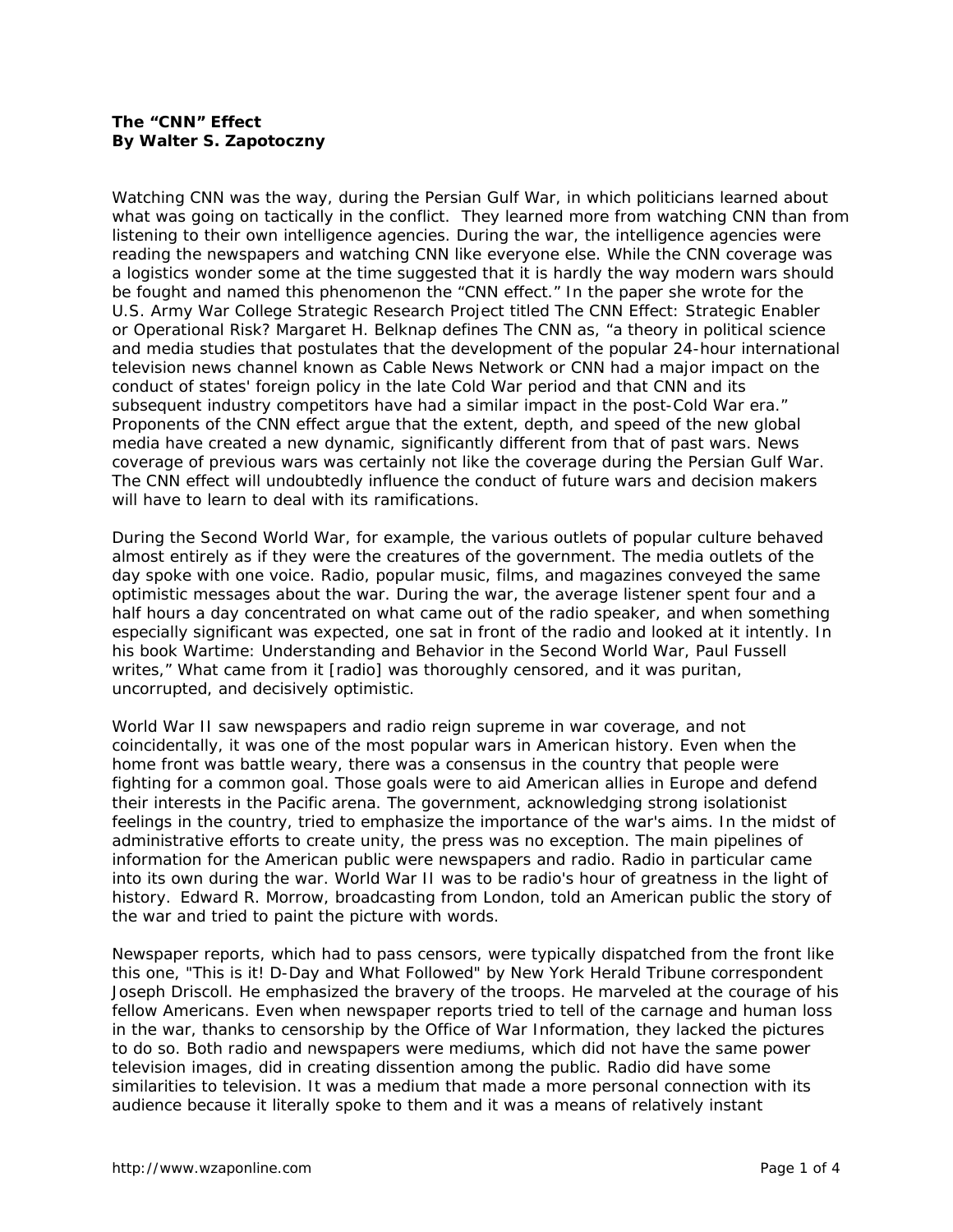communication. Television was not a player in the Second World War. In the middle of the war, 1942, there were only 8,000 television receivers in the nation. But people recognized the power of images to turn public opinion. Part of the reason for the war's continuing strength on the home front was the Office of War Information's ability to suppress pictures of the American dead for the first two years of the war.

In photographs of the time, no matter how severely wounded, Allied troops are never shown suffering with traumatic amputation. Everyone has all his limbs, his hands and feet and digits, not to mention expressions of courage and cheer. When they finally released more explicit pictures, it was a calculated effort to bolster support for the war because the public was war weary. They needed to maintain a desire to fight. Print and radio reports in World War II, while not all positive, were denied the impact that images would have given them. Without uncensored, primitive images, they centered on a more detached narrative. General Eisenhower in Europe and General Douglas MacArthur in the Pacific became the icons of their time and became the symbols of the military leadership of the war along with the political leadership of Franklin Roosevelt. The exploits of General Patton and Admiral Nimitz captured on newsreels, which prefaced every movie, and were followed passionately by a curious population. President Roosevelt's "fire-side chats" offered reassurance to the news-hungry nation and re-assured people that their sacrifices were worth it. During the Korean War and prior to the Vietnam War, the American press had generally supported national war efforts and the national leadership with positive stories. Up to the Vietnam War, the ways in which the media reported news differed little from the ways news was covered during World War II.

The war in Vietnam was an influential event in military-media relations. It marked the first television coverage of war and a monumental shift in relations between the media and the American military. It also marks the last time reporters enjoyed free access and no censorship in an American war. Americans saw battle scenes with real soldiers, not John Wayne or Errol Flynn, but real soldiers as actors on the screen. The evening network news brought images of American soldiers killing, American soldiers being wounded and killed, displaced civilians, and destroyed Vietnam villages into American living rooms on a nightly basis. These images were more powerful than any print medium could ever be. And these images were America's first experience with "real" war images since no war had been fought on American soil since the Civil War. The images of the war influenced public opinion and eventually lead to the end of the war.

The overwhelming lesson from Vietnam seemed to have been, "Keep the press out!" Grenada offered the military the opportunity to do just that. Grenada, a small island located south of Barbados in the Caribbean, presented itself to the military as an opportunity to easily control access to the area of operations. President Reagan left the decision for media access to the military and, ultimately, it rested with the operational commander, Admiral Metcalf. He banned reporters from Grenada, which infuriated them. A few journalists managed to get a small boat to transport them from Barbados. As they approached Grenada, Admiral Metcalf personally ordered shots fired across the bow of the media's vessel. The vessel turned around and returned to Barbados with the American media members aboard fuming. Metcalf's plan was to allow the press in after the operation was complete. But, under pressure from the press and Congress, the Chairman of the Joint Chiefs of Staff ordered Admiral Metcalf to accommodate reporters starting on the third day of the operation, 28 October 1983. In Grenada, the military felt confident that they could control media access by controlling "pools" of reporters. The media was pleased that the Chairman formally instructed commanders to plan to incorporate the media in its operations from the earliest planning stages.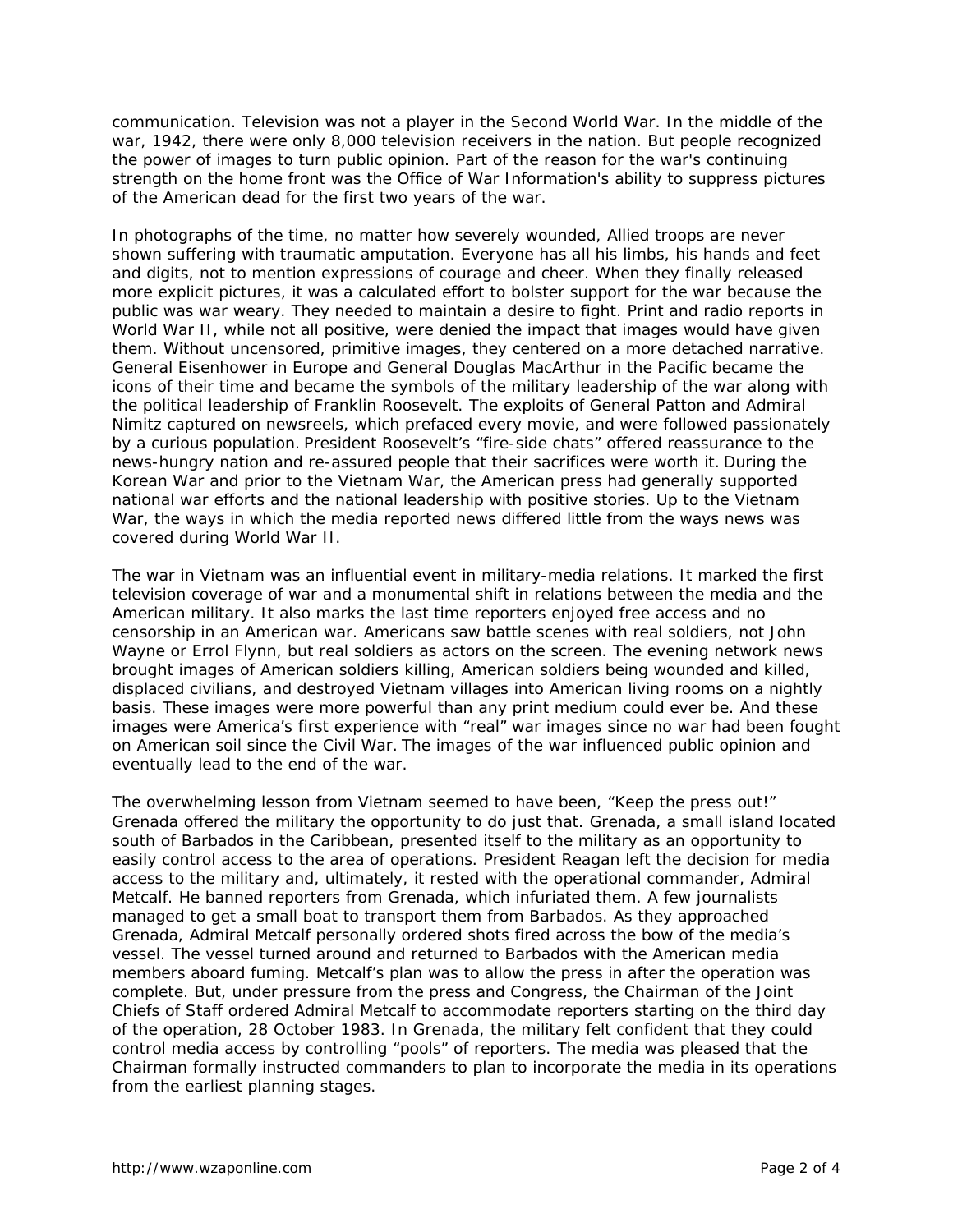The Panama story showed CNN just how alluring live coverage of a crisis could be. CNN now had the technology, the skills and money to go live anywhere in the world. The military felt confident that they could control media access by controlling "pools" of reporters. The media was pleased that the commanders actually incorporated the media in its operations from the earliest planning stages. But, planning for the media in Operation Just Cause translated to keeping the media in the dark to ensure secrecy and then allowing a tightly controlled media pool in country after the start of hostilities. The military provided little support to the media. Without transportation the media could not get the whole story. To get that live coverage, reporters realized they could not confine themselves to press pools controlled by the government. To prepare for the next war, correspondents would need to be less dependent on the government for access, communications, and transportation. Information technologies put the reporters back on the battlefield in the Gulf War and this time they were live.

Fifteen years after the end of Vietnam, American forces deployed to the Persian Gulf in what turned out to be an overwhelmingly successful operation. The American people were surprised that the military was so strong, so ready and so effective. Operation Desert Storm was the most widely and most swiftly reported war in history. In addition to being the first CNN War and creating the CNN effect, this war also marked a turning point in militarymedia relations and a turning point for Americans' view of that relationship. The press was imbedded with military units and able to have the same experiences as the soldiers they reported about.

In an age of multiple 24-hour cable news networks together with satellite technology, the CNN effect will exert even greater pressures on the tension between the military's desire to limit their exposure to combat and the media's desire to be in the front lines. In future wars, the strategic leader and war fighter will have to understand these tensions and how to balance the military's need to control information as a matter of operational security with the media's desire to inform the public. It is also important for strategic leaders and war fighters to understand the media as a potent force multiplier in a wide variety of areas. Live, 24/7 broadcast media operations puts tremendous pressure on strategic decision making. The power of images to shape perceptions is far greater than print media and reaches a broader audience. This together with the speed at which a highly competitive cable news industry is bringing these images to the public is increasing pressure at the strategic level to react quickly.

Decision-making in a rapidly changing environment where the decision makers are at odds with the press with respect to time are a huge challenge. The media is operating on a 24-hour news cycle while the strategic leader needs time to think, to respond, and to direct action. In wars of the future the strategic leaders and war fighters will have to learn to make decisions in real time within the context of a complex dynamically changing environment.

Adams writes, "In the absence of an emerging consensus for the future of international law in the electronic age, the voice of those who believe the liberating nature of information will provide answers should be heard, for the power of information to create the paradigm we are searching for has already been witnessed. It was television that fueled the collapse of communism. 'The world sees you!' protestors in Prague chanted at the riot police who in another age might have brutally suppressed them. But the world really did see them, through the cameras of CNN."

The "CNN Effect" will influence decision makers in future wars. In the future, the CNN effect will, in some instances, create an acceleration of policy. In other instances, it can be an